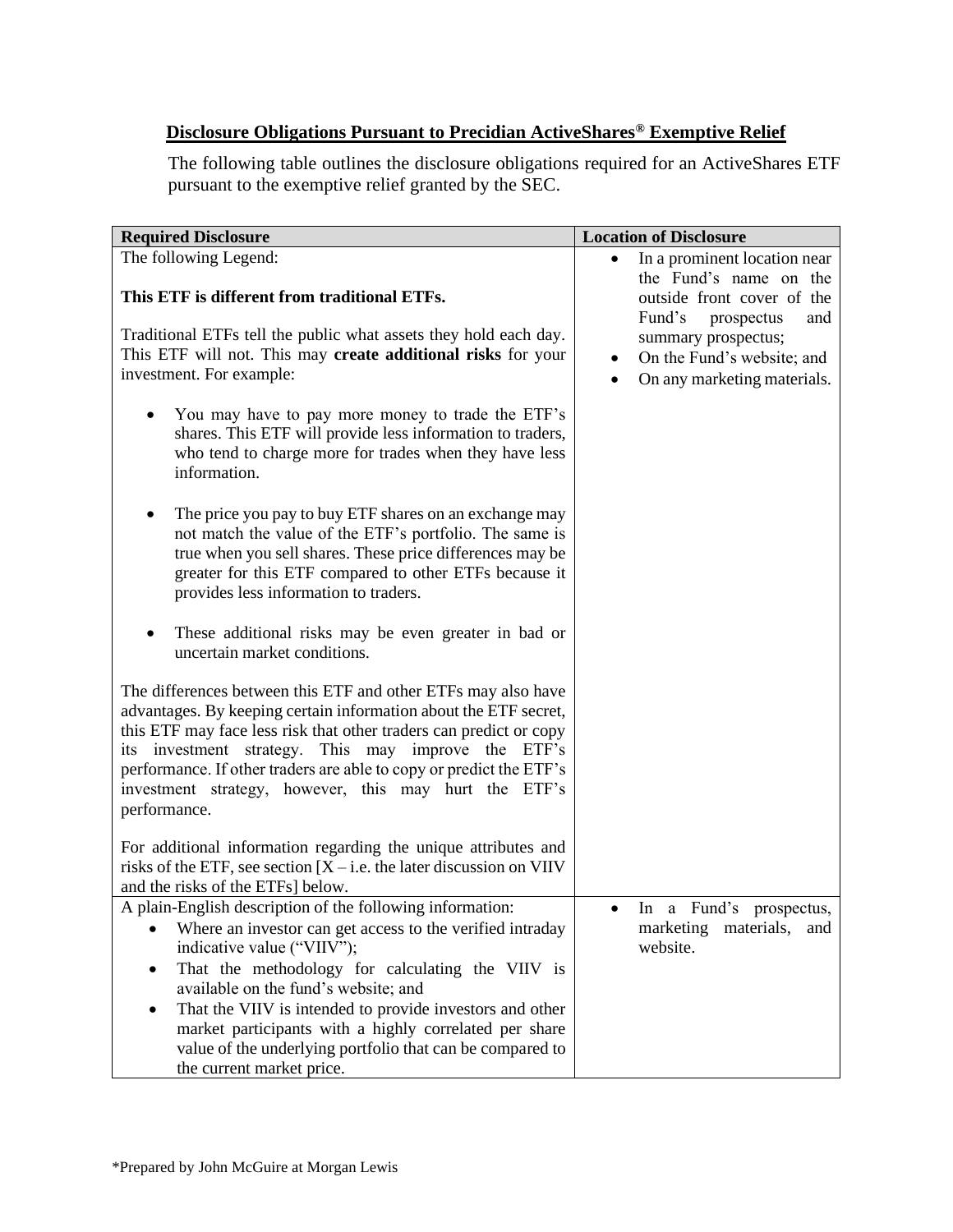| <b>Required Disclosure</b>                                                                                                                                                                                                                                                                                                                                                                                                                                                                                                                                                                                                                                                                                                                                                                                                             | <b>Location of Disclosure</b>                                                                 |
|----------------------------------------------------------------------------------------------------------------------------------------------------------------------------------------------------------------------------------------------------------------------------------------------------------------------------------------------------------------------------------------------------------------------------------------------------------------------------------------------------------------------------------------------------------------------------------------------------------------------------------------------------------------------------------------------------------------------------------------------------------------------------------------------------------------------------------------|-----------------------------------------------------------------------------------------------|
| A description, in more detail and in plain-English of the<br>following:                                                                                                                                                                                                                                                                                                                                                                                                                                                                                                                                                                                                                                                                                                                                                                | In a Fund's prospectus,                                                                       |
| Although the VIIV is intended to provide investors with<br>$\bullet$<br>enough information to allow for an effective arbitrage<br>mechanism that will keep the market price of the Fund at<br>or close to the underlying NAV per Share of the Fund,<br>there is a risk (which may increase during periods of<br>market disruption or volatility) that market prices will<br>vary significantly from the underlying NAV of the Fund;<br>ETFs trading on the basis of a published VIIV may trade<br>at a wider bid/ask spread than ETFs that publish their<br>portfolios on a daily basis, especially during periods of<br>market disruption or volatility, and therefore, may cost<br>investors more to trade; and<br>Although the Fund seeks to benefit from keeping its<br>٠<br>portfolio information secret, market participants may | marketing<br>materials,<br>and<br>website.                                                    |
| attempt to use the VIIV to identify a Fund's trading<br>strategy, which if successful, could result in such market<br>participants engaging in certain predatory trading<br>practices that may have the potential to harm the Fund<br>and its shareholders.                                                                                                                                                                                                                                                                                                                                                                                                                                                                                                                                                                            |                                                                                               |
| Funds must also disclose that because the Shares are traded in the                                                                                                                                                                                                                                                                                                                                                                                                                                                                                                                                                                                                                                                                                                                                                                     | In a Fund's prospectus,                                                                       |
| secondary market, a broker may charge a commission to execute                                                                                                                                                                                                                                                                                                                                                                                                                                                                                                                                                                                                                                                                                                                                                                          | marketing<br>materials,<br>and                                                                |
| a transaction in shares, and an investor also may incur the cost of                                                                                                                                                                                                                                                                                                                                                                                                                                                                                                                                                                                                                                                                                                                                                                    | website.                                                                                      |
| the spread between the price at which a dealer will buy shares and                                                                                                                                                                                                                                                                                                                                                                                                                                                                                                                                                                                                                                                                                                                                                                     |                                                                                               |
| the somewhat higher price at which a dealer will sell Shares.                                                                                                                                                                                                                                                                                                                                                                                                                                                                                                                                                                                                                                                                                                                                                                          |                                                                                               |
| The specific methodology for calculating the VIIV.                                                                                                                                                                                                                                                                                                                                                                                                                                                                                                                                                                                                                                                                                                                                                                                     | Website only.<br>$\bullet$                                                                    |
| After an offering of Shares commences a Fund's website must                                                                                                                                                                                                                                                                                                                                                                                                                                                                                                                                                                                                                                                                                                                                                                            | Website only.                                                                                 |
| include the following additional quantitative information which<br>must be updated on a daily basis:                                                                                                                                                                                                                                                                                                                                                                                                                                                                                                                                                                                                                                                                                                                                   |                                                                                               |
| On a per Share basis, the prior Business Day's NAV and<br>$\bullet$<br>market closing price or mid-point of the bid/ask spread<br>at the time of calculation of such NAV, and<br>A calculation of the premium or discount of the market<br>closing price or bid/ask price against such NAV.                                                                                                                                                                                                                                                                                                                                                                                                                                                                                                                                            |                                                                                               |
| Any other information regarding premiums/discounts that ETFs<br>registered under the Investment Company Act of 1940 may be<br>required to provide (operates as a catchall disclosure obligation<br>for information relating to premiums and/or discounts).                                                                                                                                                                                                                                                                                                                                                                                                                                                                                                                                                                             | Website only.                                                                                 |
| Prominent disclosure of where and how to find the continuously                                                                                                                                                                                                                                                                                                                                                                                                                                                                                                                                                                                                                                                                                                                                                                         | Website<br>only<br>(must<br>be<br>$\bullet$                                                   |
| updated VIIV.                                                                                                                                                                                                                                                                                                                                                                                                                                                                                                                                                                                                                                                                                                                                                                                                                          | prominently disclosed).                                                                       |
| A historical comparison of each Business Day's final VIIV to that<br>Business Day's NAV.                                                                                                                                                                                                                                                                                                                                                                                                                                                                                                                                                                                                                                                                                                                                               | Website only.<br>$\bullet$                                                                    |
| Once a Fund has completed a full fiscal year, it must disclose the<br>median bid-ask spread for each Fund's most recent fiscal year<br>based on the National Best Bid and Offer at the time of calculation<br>of NAV (or such other spread measurement as may be required<br>for other ETFs registered under the Act).                                                                                                                                                                                                                                                                                                                                                                                                                                                                                                                 | Website only (required after<br>$\bullet$<br>a Fund completes its first<br>full fiscal year). |